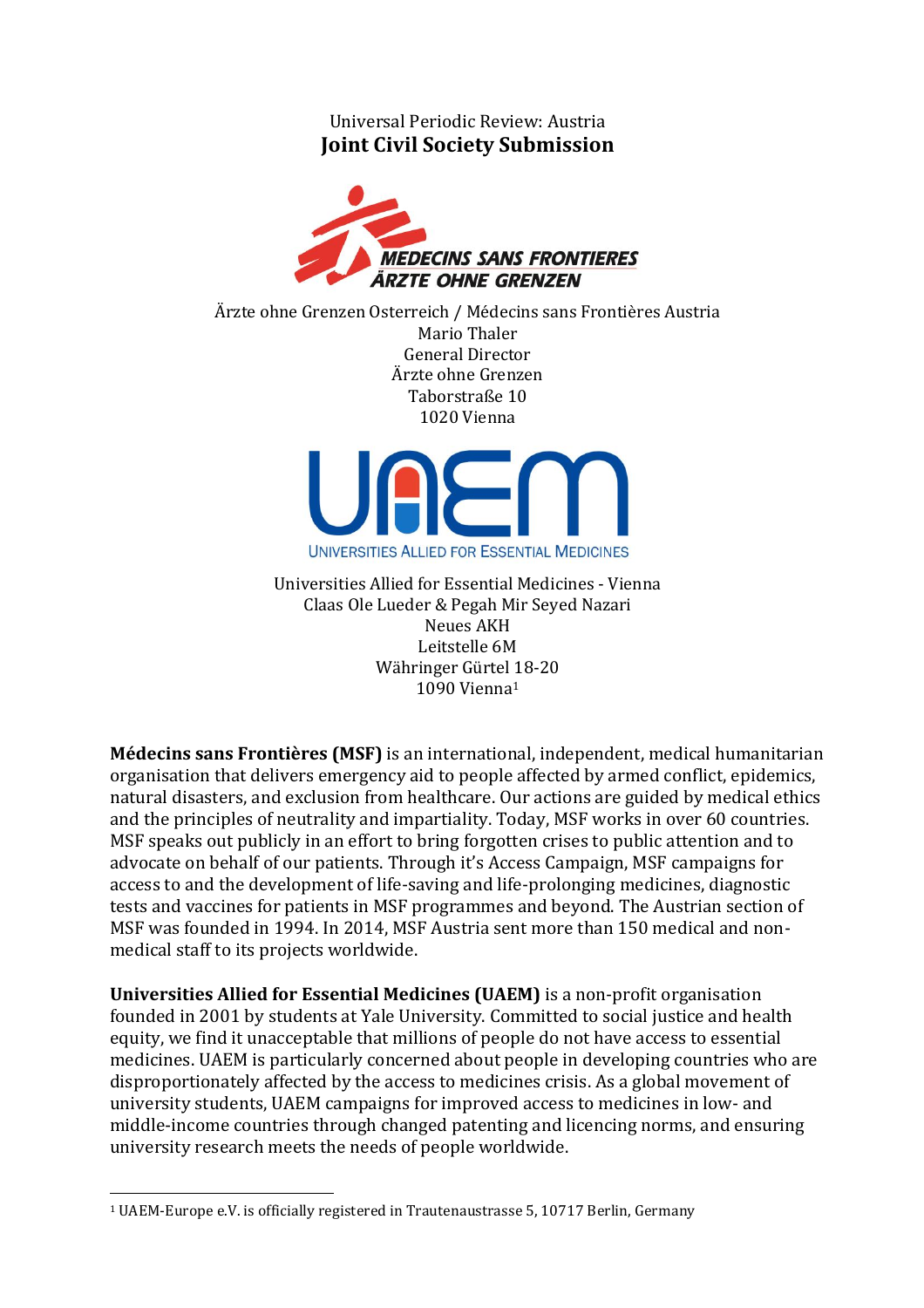## **1. Introduction**

Achieving the human right to health is a global challenge. Indeed, as the Alma-Ata Declaration states, "the attainment of health by all people in one country directly concerns and benefits every other country".<sup>2</sup> By calling for "international assistance and cooperation, especially economic and technical", the Convention on Economic, Social and Cultural Rights, and subsequent conventions and resolutions, demand an international response to secure the global right to health. 3

Today, access to medicines, and thus the right to health, remains a distant goal, particularly in low- and middle-income countries. Prohibitively high prices, amongst other factors, limit the number of people able to afford treatments, and the number of patients that can be treated by non-profits such as MSF. Meanwhile, health care workers are faced with a vast number of diseases for which no adequate treatment options exist due to a chronic lack of medical research and development for poverty related and neglected diseases.

As profoundly global challenges that infringe upon the global right to health, MSF and UAEM believe the international community must respond in line with its global human rights commitments. As non-profits actively engaged in global public health, MSF-Austria and UAEM believe that Austria has not been adequately fulfilling its obligation to "take steps, individually and through international assistance and cooperation, especially economic and technical, to the maximum of its available resources, with a view to achieving progressively the full realization" of the right to health and the inherent dignity of the human person. 4

## **2. The Global Right to Health**

The Convention on Economic, Social and Cultural Rights (henceforth referred to as "the Convention") offers the most comprehensive, and for ratifying states legally binding, enshrinement of the global right to health. <sup>5</sup> General Comment Number 14, Article 33 to the Convention clarifies the specific obligations of signatory states regarding implementation. 6 Firstly, states have an obligation to respect the human right to health, meaning, "to refrain from interfering directly or indirectly with the enjoyment of the right to health". Secondly, states have an obligation to protect the right to health, meaning, "to take measures that prevent third parties from interfering with article 12 guarantees". Finally, states have an obligation to fulfil, meaning, "to adopt appropriate legislative, administrative, budgetary, judicial, promotional and other measures towards the full realization of the right to health".<sup>7</sup>

The imperative conditions for securing the right to health are further clarified in General Comment 14, comprising the physical and economic access, availability, acceptability and quality of medicines. <sup>8</sup> Reports by the Special Rapporteur on the right to the highest attainable standard of physical and mental health have reiterated this imperative on multiple occasions, as have, Human Rights Council Resolution 12/27, the Commission on Human Rights Resolution 24/14 and multiple further resolutions, particularly those pertaining to the HIV/AIDS pandemic.

<sup>8</sup> *Ibid.,* Article 12..a-d.

 $\overline{a}$ <sup>2</sup> Declaration of Alma-Ata, International Conference on Primary Health Care, Alma-Ata, USSR, September 1978, Article IX.

<sup>3</sup> Convention on Economic, Social and Cultural Rights, January 1976, Article 1.

<sup>4</sup> *Ibid.*, Article 2.1.

<sup>5</sup> *Ibid.*, Article 12.

<sup>6</sup> General Comment No. 14, The right tot he highest attainable standard of health, May 2000, Article 33.

<sup>7</sup> *Ibid.*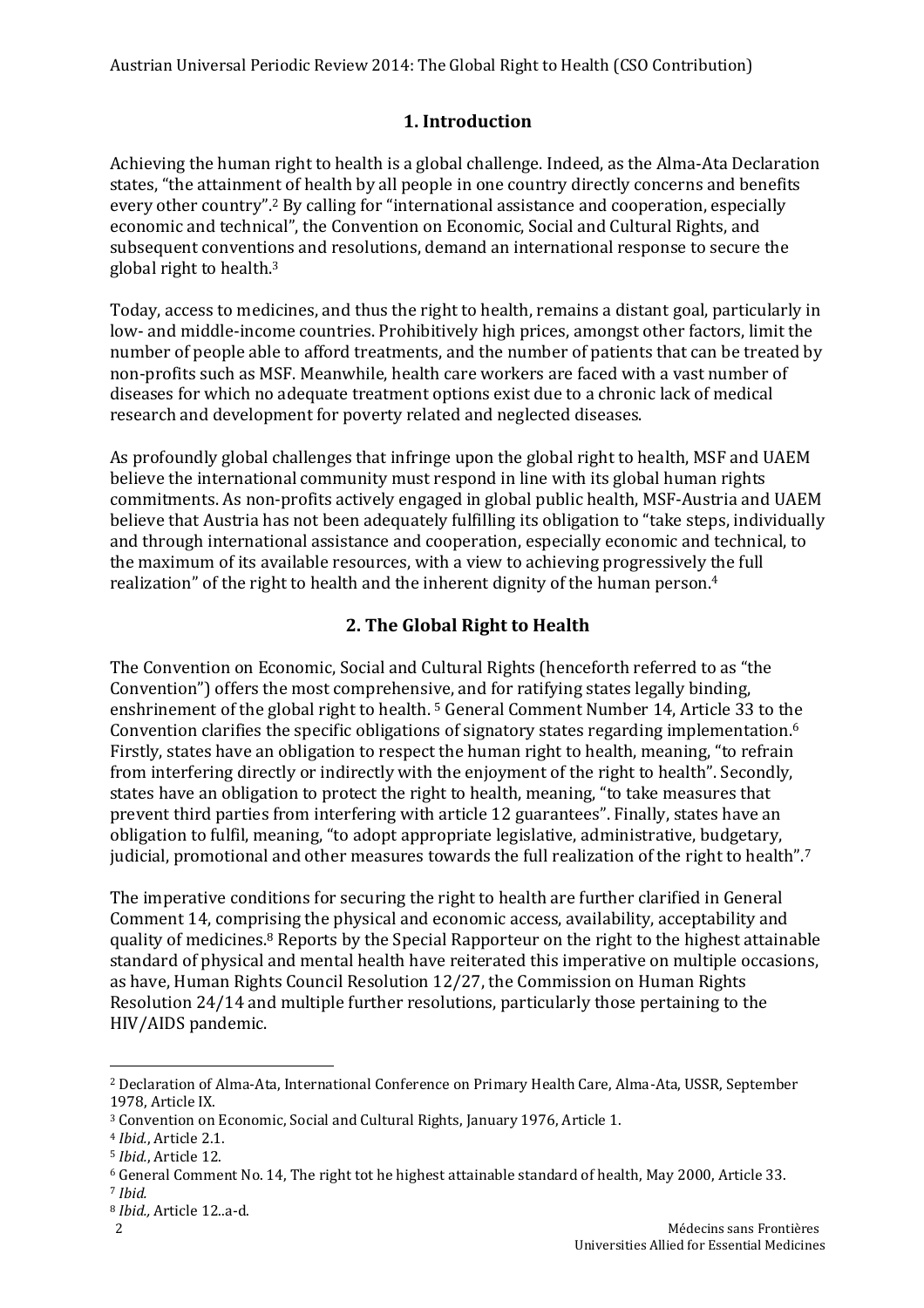International cooperation and mobilisation are meanwhile enshrined in Article 56 of the United Nations Charter. In relation to the global right to health, the Convention emphasizes the need for international cooperation in Articles 2, 15 and 23, as well as in General Comments 2 and 3. Various United Nations initiatives, to which Austria has assented, such as the Millennium Development Goals, have further codified this international commitment to attaining the global right to health.

## **3. Access to Affordable Medicines: Accessibility**

Globally, more than 2 billion people do not have access to the medicines they need in order to lead healthy, dignified and productive lives. <sup>9</sup> With pricing and infrastructure being major limiting factors, patients in low- and middle-income countries are particularly at risk of not being able to access the medical treatment taken for granted in wealthier countries.

Low and middle-income countries pledged to increase their health financing to 15% of their budgets in the Abuja Declaration. <sup>10</sup> Austria, as signatory of the Convention on Economic, Social and Cultural Rights, has meanwhile committed itself to promote the global right to health, through technical assistance, judicial and policy measures. As funding shortfalls persist, sustainable and substantial overseas aid programmes are essential to overcoming still prevalent barriers to access to medical care posed by deficient medical infrastructures. MSF witnesses, on a daily basis, what the absence of such structures means for patients in the settings in which we work.

The high price of medical care, and medicines in particular, pushes 100 million people into poverty each year, and prevent hundreds of millions more from affording the medical care they need. <sup>11</sup> The cost of medicines is significantly impacted by the availability of generic medicines, which in turn relies on favourable patenting and trade policies. Austria's commitment to protect the right to health thus also requires the defence of access to affordable medicines on global trade platforms, as set out by the Doha Declaration. <sup>12</sup>

## **3.1. Austria's Engagement**

Austria's international promotion of the right to health through technical and financial assistance remains limited. Despite being a signatory of the Monterrey Consensus, Austria's overall overseas development aid (ODA) contributions remain far below the agreed 0.7% of gross domestic product (GDP), at approximately 0.28% in 2013.<sup>13</sup> Health related spending in Austria's ODA has been low for a number of years and appears to be reducing further.

Bilateral funding for health projects is at an all time low. Austria's total global public health financing collapsed in 2013 to only 49.5 million US Dollars after reaching an all time high of 99 million US Dollars in 2012.<sup>14</sup> Austria's bilateral financing of HIV programmes is illustrative of this funding shortfall, amounting to just 92,937 US Dollars over four projects in 2013. 15 Importantly, Austria's overseas development aid agenda, published by the Austrian

<sup>9</sup> Access to Medicines Index, 2014

<sup>10</sup> WHO, Abuja+10 Evaluation Report, 2011.

<sup>11</sup> WHO, The Right to Health, Factsheet No. 323, 2013.

<sup>12</sup> WTO, Doha Declaration on the TRIPS Agreement and Public Health, November 2001.

<sup>13</sup> OECD/DAC Statistics QWIDS Database

<sup>14</sup> OECD/DAC Statistics, QWIDS Database

<sup>15</sup> OECD/DAC Statistics, QWIDS Database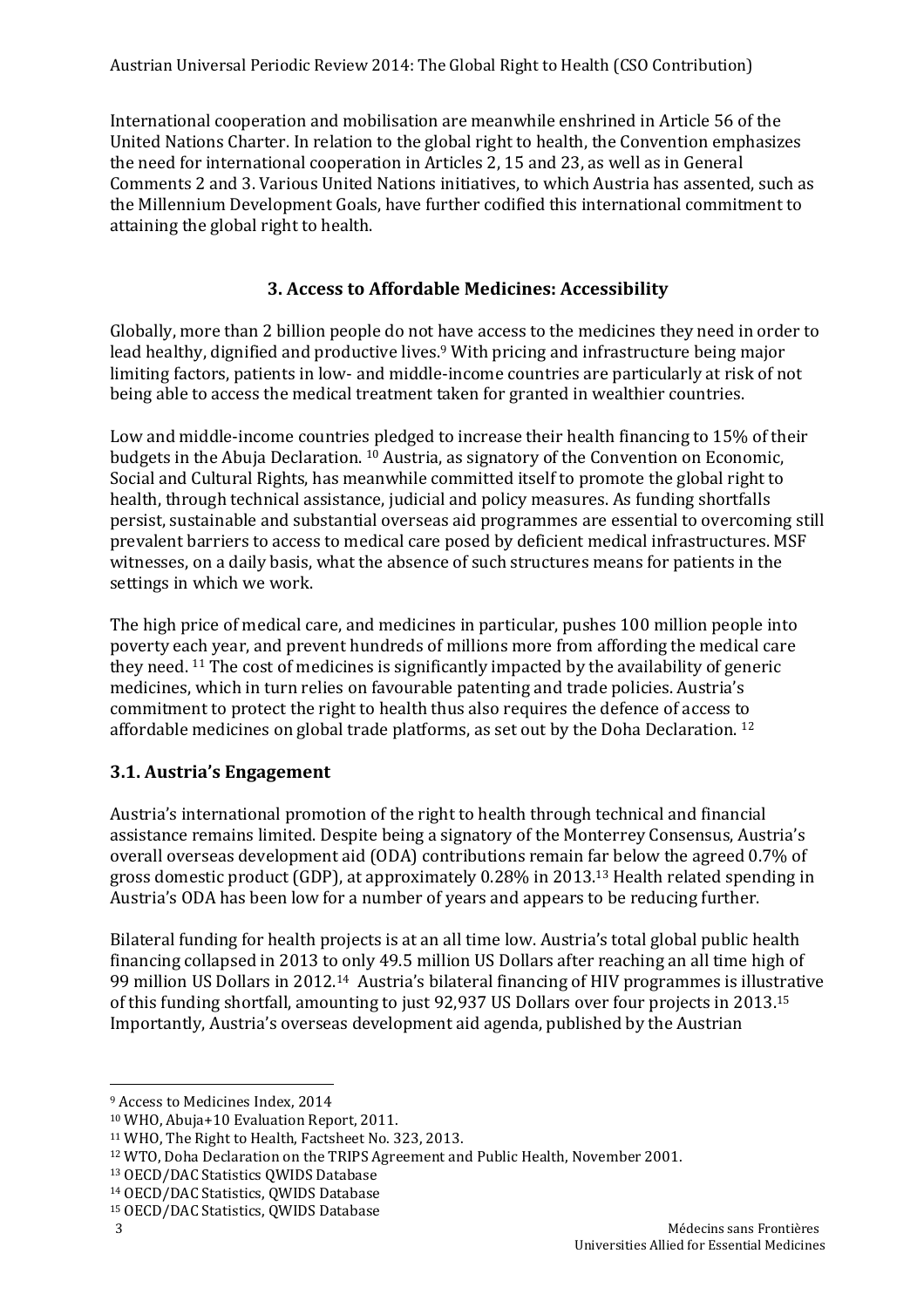Development Agency for the period 2013-2015, places no emphasis on global public health.<sup>16</sup> Health related concerns are only referenced in relation to HIV programming in Armenia, which in 2013 was financed with just 39,830 US Dollars. 17

Austria provides little to no financial contribution to multilateral bodies working to secure the global right to health. Most notably, the Austrian government has made no contribution to the Global Fund to Fight AIDS, Tuberculosis and Malaria since it's founding contribution of 1 million US Dollars in 2001.<sup>18</sup> In 2013, Austria contributed just €1,000 to the Joint United Nations Programme on HIV/AIDS (UNAIDS) through it's ODA budget. <sup>19</sup> Other than Austria's membership contribution to the WHO ( $\epsilon$ 3.45 million), no financial contributions were made to any other specifically health related development or humanitarian multilaterals. 20

Austria's protection of the right to health has also remained limited in the face of threats posed through trade platforms. Free Trade Agreements (FTAs), negotiated bi- and multilaterally, have a major influence on the global access to medicines. Clauses pertaining to patent protections beyond the TRIPS Agreement (trade-related aspects of intellectual property rights, WTO) and the Doha Declaration, and those pertaining to trade regulations, are of particular concern. Austria is signatory of a number of FTAs, both bilaterally and multilaterally. A number of further FTA negotiations are underway; of particular note are TTIP, CETA and the EU-India trade agreement. Aspects of all these treaties threaten to interfere with the enjoyment of the right to health by placing major restrictions on generic drug manufacturing and trade.

Austria's record of protecting the global right to health has been mixed during FTA negotiations. Austria tends to engage broadly in line with the European Commission's position, which in turn has been frequently criticized for threatening the global right to health and access to affordable medicines. Importantly, Austria has also abstained repeatedly from votes of the Human Rights Council relating to the protection of the access to medicines and the full use of Doha Declaration TRIPS flexibilities (e.g. Human Rights Council Resolution 23/14, 24th June 2013).

## **3.2. Global Impact Testimony**

The access to medicines crisis is vast, and impacts patients suffering from and at risk of a wide variety of life threatening and life limiting diseases, including neglected diseases such as Chagas, Dengue, Trypanosomiasis and a number of poverty related diseases such as HIV, Malaria and Tuberculosis. The prevalence of these human rights challenges is well documented, and too vast to cover in its entirety in this submission. As an illustrative example, the following discussion of HIV/AIDS gives an insight into the importance of sustainable international financing, technical support and trade policies.

#### **Global Crisis**

According to the WHO, 35 million people are living with HIV.<sup>21</sup> Antiretroviral (ARV) therapy offers the best treatment to HIV positive people, suppressing the virus and thus the progression of the disease. Of the 28 million eligible for antiretroviral treatment under the

 $\overline{\phantom{a}}$ <sup>16</sup> Austrian Development Agency, Three-Year Programme 2013-2015, December 2012.

<sup>17</sup> OECD/DAC Statistics, QWIDS Database, (Bilateral HIV Funding- CRS Micro data).

<sup>&</sup>lt;sup>18</sup> The Global Fund to Fight AIDS, Tuberculosis and Malaria, Government Donor Pledges 2002-2016.

<sup>19</sup> Austrian Ministry of Finance, 2013 EZA Budget

<sup>20</sup> Austrian Ministry of Finance, 2013 BMG Budget.

<sup>21</sup> World Health Organisation, HIV/AIDS Factsheet, Factsheet No. 360, November 2014.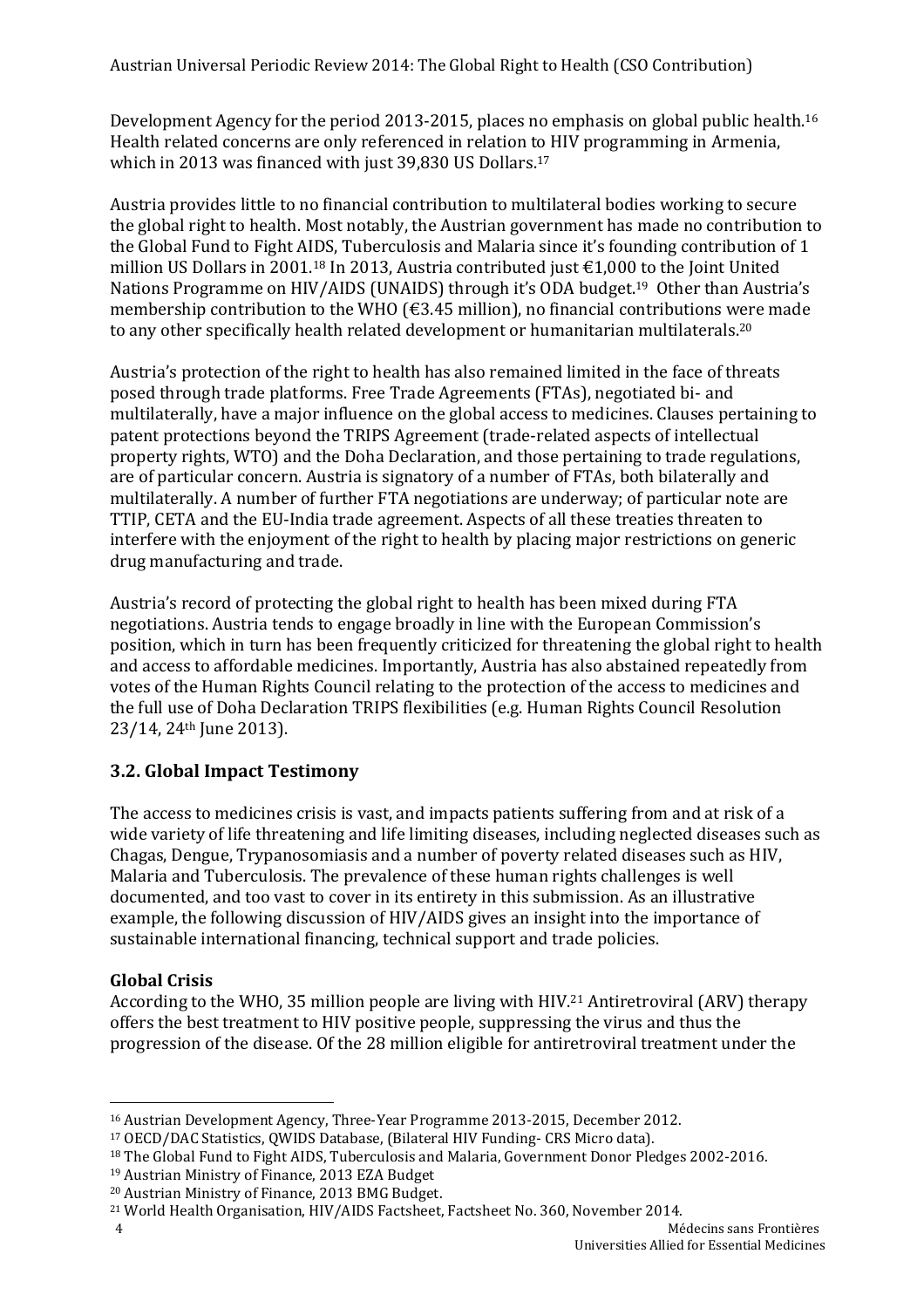WHOs consolidated treatment guidelines, only 11.7 million have access to it.<sup>22</sup> This puts global antiretroviral coverage at only 38% amongst adults.<sup>23</sup> Among children, coverage is even lower, at approximately 24%.<sup>24</sup> Médecins sans Frontières provides 331,005 people with ARVs (first and second line treatment) in a total of 20 countries.

#### **Financing Infrastructure Rollouts**

Over 70% of HIV positive people live in sub-Saharan Africa, many in resource poor settings.<sup>25</sup> The current lack of secure infrastructures, advanced diagnostic equipment and communitybased models of care is drastically limiting the number of patients able to maintain a long term, effective ARV treatment. In Gutu district in Zimbabwe, a sparsely populated rural area where 7 in 10 people are HIV positive, most live 10 to 20 km from the nearest clinic with some as far as 46km away. MSF has been on the frontline of introducing decentralised and innovative care programmes, and has witnessed dramatic improvements in long-term care retention of these patients. The rollout of such life saving initiatives beyond MSF programmes have however been hampered by funding shortfalls. This is despite the fact that a recent investigation conducted by MSF demonstrates that innovative decentralized models of care are more cost-effective in the long run. <sup>26</sup>

#### **Financing Advanced Treatments**

Current ARV-coverage rates are made possible through access to cheaper generic therapies, whose introduction secured a significant price drop. Today, the price of recommended regimens is approximately 140 US Dollars per patient per year, while in 2000 a first line ARV therapy cost approximately 10,000 US Dollars.<sup>27</sup> However, pricing has once again become an issue in low -and middle-income countries. A recent report published by MSFs Access Campaign revealed that today, second and third line regimens can cost up to 15 times more than first line regimens.<sup>28</sup> The Democratic Republic of Congo (DRC) has experienced funding shortfalls for a number of years. In MSF's HIV clinic in Kinshasa, 80% of patients arrive after the disease has already progressed to clinical stages 3 or 4.<sup>29</sup> Second and third line treatments are frequently still under patent protection, increasing costs, and thus reducing access significantly. There is an evident demand for not only increased financing to cover rising costs, but also sustainable patent policies.

#### **International Pressure: Free Trade Agreements**

Today, approximately 80% of the antiretrovirals used in sub-Saharan Africa are generics produced in India. Yet, developing countries continue to be challenged by policies that threaten to overwhelm their ability to purchase these affordable generics. Particularly middle-income countries, in which three quarters of the world's poor live, are increasingly put under pressure through FTAs to limit their use of patent flexibilities that allow the manufacturing and trade of generics between countries. MSF and UAEM are particularly concerned about FTA provisions which increase patent length and thus defer the earliest possible date at which affordable generic medicines can be made accessible to poor people. Furthermore, MSF has had direct experiences with strict in-transit policies that make the essential trade and transport of life-saving medicines between producers and patients increasingly difficult. The EU, of which Austria is a member, is actively involved in efforts to

<sup>26</sup> MSF Internal Investigation, Ärzte ohne Grenzen Pressemitteilung: "Welt-Aids-Tag: Behandlungsansatz muss radikal umgestaltet werden", 20. November 2014.

 $\overline{a}$ <sup>22</sup>*Ibid.*

<sup>23</sup> UNAIDS, Fast-Track: Ending the AIDS Epidemic by 2030, 2014, p.7

<sup>24</sup> *Ibid.* 

<sup>25</sup> World Health Organisation, HIV/AIDS Factsheet, Factsheet No. 360, November 2014.

<sup>27</sup> MSF, Untangling the Web of Antiretroviral Price Reductions, 17th Edition, July 2014.

<sup>28</sup> *Ibid.* 

<sup>29</sup> MSF, Issue Brief: Pushing the Envelope, July 2014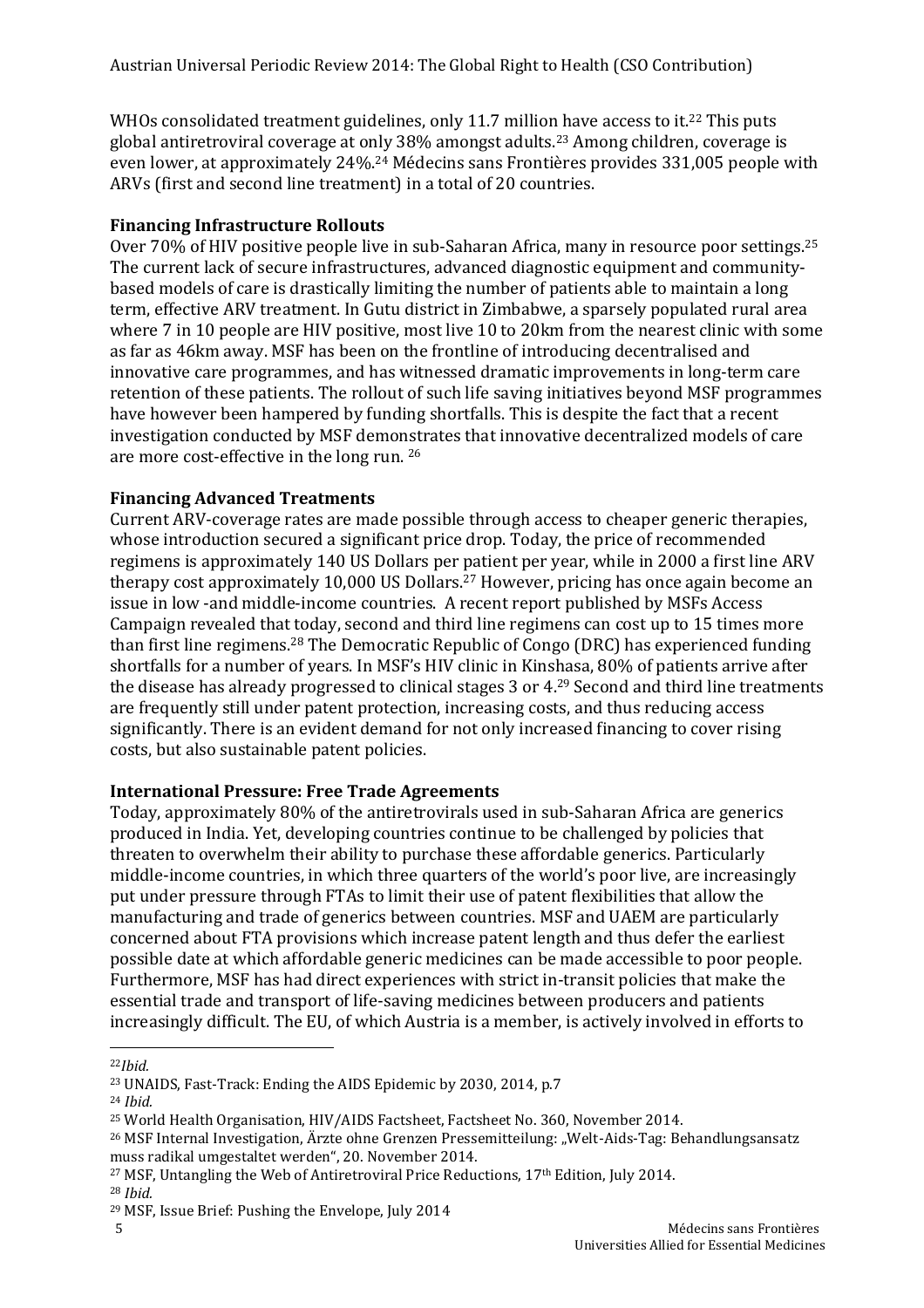introduce such measures, for example through the EU-India Free Trade Agreement currently under negotiation. Should this agreement limit India's ability to utilize TRIPS flexibilities, it's standing as "pharmacy of the world", and as such the global access to affordable medicines, would be further undermined.

## **3.3. Evaluation**

Austria's annual ODA places it in 11th place amongst EU member states, both in terms of the annual sum and in terms of percentage of GDP.<sup>30</sup> At 0.28% of GDP, Austria's current annual ODA budget is still significantly below the 0.7% target originally signed onto in 1970.31. Despite Austria's commitment to achieving the 0.7% threshold by 2015 during it's last Universal Periodic Review, Austria will not attain this goal by the end of 2015 given its current levels and ODA strategy.<sup>32</sup>

Health remains a dangerously small element in Austria's ODA-Strategy, making up a total of less than 4% of its already low aid budget.33 According to the OECD's statistics, Austria provided only 92,937 US Dollars in bilateral funding for the fight against HIV/AIDS. This amounts to 0.027% of the bilateral HIV funding provided by EU-DAC members, and 0.0018% of bilateral HIV funding provided by all DAC members combined. <sup>34</sup> To offer a comparison: Austria's GDP amounts to 2,39% of the former cohort's GDP, and 0,94% of the latter's.<sup>35</sup>

Austria's failure to contribute to multilateral organs such as the Global Fund stands opposed to countries of much smaller GDPs making significant contributions for a number of years, such as Ireland and Rwanda.<sup>36</sup> Norway, a DAC member of similar economic power as Austria, has provided 847,719,656 US Dollars since the Global Funds founding.<sup>37</sup> All these examples illustrate that Austria is investing significantly less than it's international counterparts in global health. Austria is thus failing to promote the human right to health in line with its human rights obligations to do so commensurate with its available resources.

During FTA negotiations, Austria has meanwhile failed to demonstrate active protection of access to medicines and the global right to health. By aligning itself with the European Union, specifically the Commission, on matters pertaining to access to medicines in FTAs, Austria has made a *de jure* commitment to protecting the right to health. Despite this, various Commission directives and suggested FTA texts have repeatedly illustrated that access provisions are deprioritized in the face of perceived economic gain. Extended patent periods, expanded patent and trademark enforcement as well as investment clauses have all been tabled by the European Union in negotiations of the EU-India FTA. In this respect, Austria has arguably also contributed to a failure to respect the right to health at an EU level.

Where Austria has openly taken positions alternate to those advocated by the Commission, such as the Foreign Ministry's recent communications regarding investor state dispute settlement provisions in the TTIP agreement, these positions are not justified in light of any human rights or global health perspectives. This reconfirms the wider perception that the

 $\overline{a}$ 

<sup>30</sup> AidWatch 2014

<sup>31</sup> United Nations General Assembly, Resolution 25/2626, October 1970.

<sup>32</sup> Report of the Working Group on the Universal Periodic Review: Austria (A/HRC/17/8/Add.1), Art. 93.33. Austrian Development Agency, Three-Year Programme 2013-2015, December 2012.

<sup>33</sup> OECD/DAC Statistics, QWIDS Database

<sup>34</sup> OECD/DAC Statistics, QWIDS Database. Own Calculations.

<sup>35</sup> World Bank

<sup>36</sup> Global Fund to Fight AIDS, Tuberculosis and Malaria, Donor Spreadsheet, 2014.

<sup>37</sup> *Ibid.*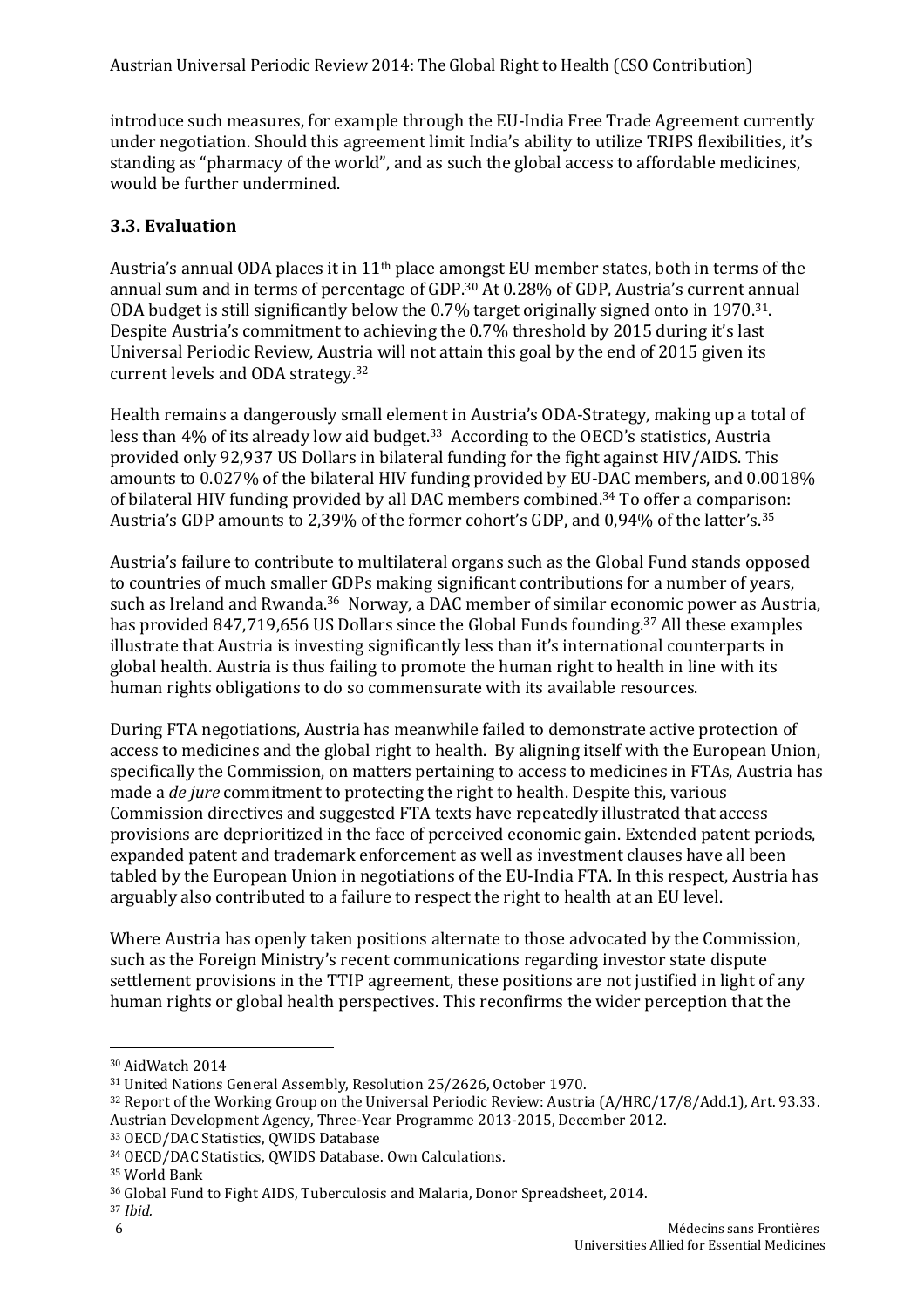Austrian government suffers from a significant deficiency in political will with regard to the promotion and protection of the global right to health.

### **3.4. Recommendation**

In light of Austria's limited engagement in the field of global public health and access to medicines, MSF and UAEM make the following concrete recommendations:

Austria should intensify its national and international engagement to improve global access to essential medicines.

Austria should significantly increase its annual ODA to reach the 0.7% threshold. This financing should be sustainable and predictable.

Austria should also commit to increasing specific ODA spending on the promotion of the global right to health, through bilateral and/or multilateral mechanisms.

In order to secure broader access to HIV treatment, Austria should include HIV/ADS care in it's budget for humanitarian aid. Furthermore, the humanitarian aid budget should be secured within a clear legal framework and dissociated from ad-hoc legislative practices.

Austria should make financial contributions commensurate with its economic power to major multilateral mechanisms engaged in the fight to secure a global right to health, such as the Global Fund.

Austria should proactively protect access to medicines during bilateral and multilateral FTA negotiations, by promoting the use of TRIPS flexibilities and politically supporting those countries that utilise them (e.g. through compulsory licencing).

## **4. Access to Affordable Medicines: Availability**

More than a billion people worldwide, including 500 million children, are affected by the diseases on the WHO's list of neglected diseases alone, not including HIV, malaria or tuberculosis.<sup>38</sup> These diseases are characterized by a profound lack of treatment and diagnostic options combined with limited scientific knowledge. For patients, this often means difficult, painful and ineffective treatments or even no available treatment at all. For health care workers, it drastically limits the arsenal of possible medicines that could be used to restore a patient's health.

The common denominator amongst these varied infections and illnesses, from leishmaniasis to sleeping sickness and tuberculosis, is their status as poverty-related. The vast majority of individuals suffering from these life-limiting and life-threatening diseases live in resourcepoor settings and would often be too poor to pay for expensive treatment options.

Today, profit is the main incentive for conducting pharmaceutical research and development (R&D). In the eyes of most pharmaceutical companies, patients without established medical insurance or adequate financial security do not represent enough purchasing power to warrant the initial investment required to develop new pharmaceutical tools. This has led to a situation in which, between 2000 and 2011, only 4 out of 336 new chemical entities approved

<sup>38</sup> Drugs for Neglected Diseases Initiative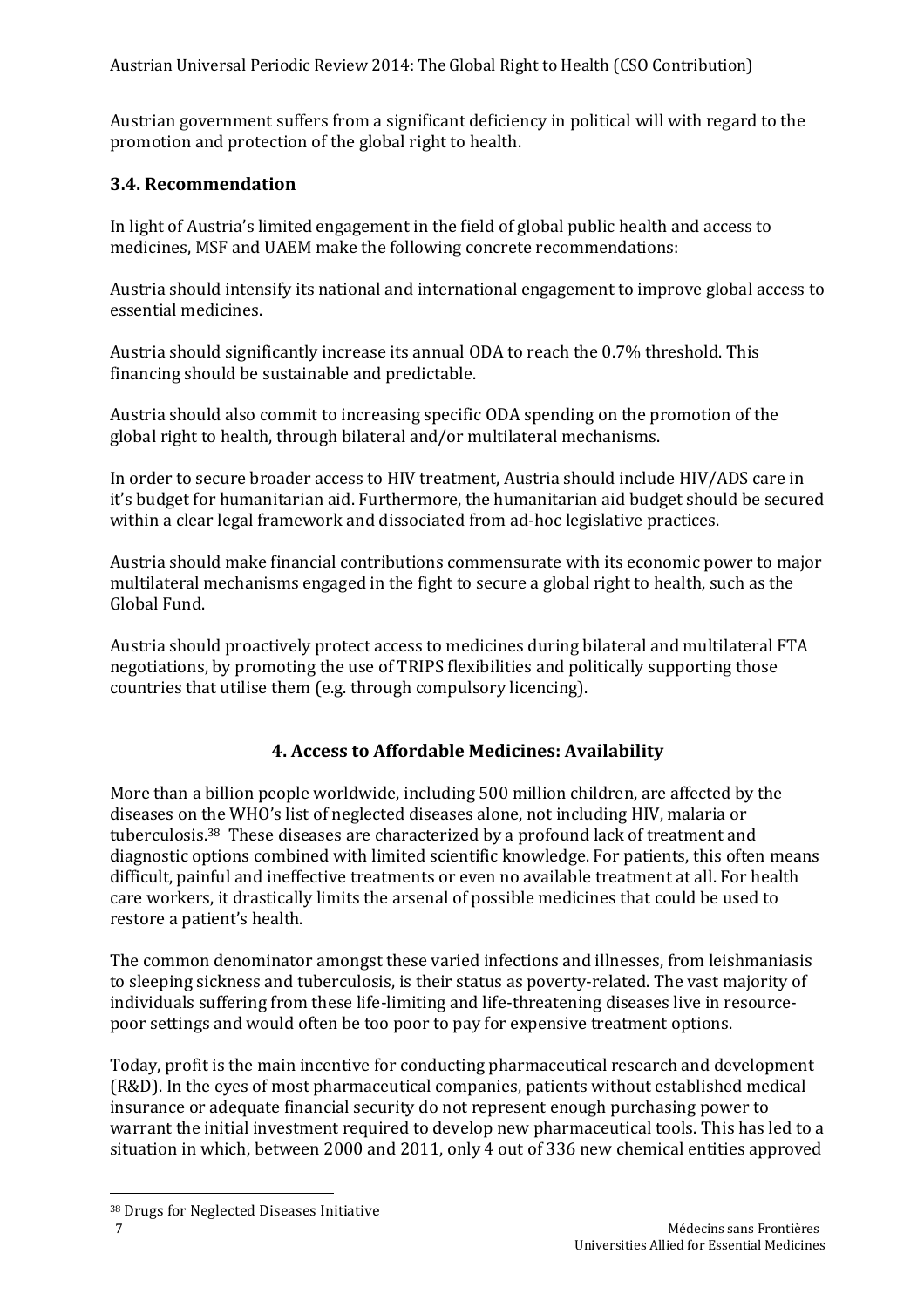were for the treatment of neglected diseases.<sup>39</sup> Only around 1% of clinical trials target neglected diseases. It is estimated that neglected diseases meanwhile make up around 12% of the global disease burden. <sup>40</sup>

In instances of market failure, the onus is on governments to incentivise the R&D essential for the attainment of the right to health. Today, however, scientific research conducted in public institutes, non-profit product development partnerships (PDPs) and through other innovative funding mechanisms, is chronically underfunded. This global challenge must be addressed globally, through existing and new R&D infrastructures.

## **4.1. Austria's Engagement**

The Austrian government finances research at public research institutes and universities through funding institutions, the most sizeable of which is the FWF. The FWF's budget for the financial period 2016-2018 is a sizeable  $\epsilon$ 550 million for all subject areas of scientific research. <sup>41</sup> In 2013, the FWF provided €80.2 million in financing for the broadly categorized life sciences. This included a total of  $\epsilon$ 2.7 million for clinical studies,  $\epsilon$ 1.5 million for pharmacology and toxicology, as well as  $\epsilon$ 7.3 million for hygiene and medical microbiology.<sup>42</sup>

Importantly however, a minimal amount of this funding flows into research of relevance to neglected diseases. Currently, the FWF is financing fourteen research projects of varying relevance to neglected diseases, HIV, malaria, or tuberculosis. <sup>43</sup> When calculating the annual financing at current levels according to the active research projects (value and research period), the FWF is providing just €69,373.90 each year to neglected disease research at Austrian institutions. 44

Central to this underfunding is that no research calls have ever been issued with specific reference to neglected diseases or global public health, and no ring-fenced funding exists for research in this field in Austria. This means biomedical researchers seeking to finance research projects in the field of neglected diseases are forced to apply to more general funding where chances of selection are much slimmer. Here, funding bodies tend to prioritize research in areas that receive the most public attention. In the absence of funds specifically dedicated to research in poverty related diseases, competition against projects related to diseases highly prevalent in high-income countries, such as cardiovascular disease, dementia or cancer, can be overwhelming.

Increasingly, scientists and researchers are turning to international funding opportunities in order to finance neglected disease research at Austrian institutions, predominantly through the European Union and partner universities. But even as a member of the European Union, Austria's engagement remains limited. Despite its membership of the European & Developing Countries Clinical Trials Partnership's (EDCTP) governing structure, Austria provided just €1,572,000 (or 0.2%) of the partnerships funding between 2003-2013**.** 45

 $\overline{a}$ 

<sup>39</sup> Pedrique et al. "The Drug and Vaccine Landscape for Neglected Diseases (2000-11): a Systematic Assessment", The Lancet Journal of Global Health, pg. e371-79, (2013).

<sup>40</sup> *Ibid.*

<sup>41</sup> FWF

<sup>42</sup> FWF Annual Report 2013

<sup>43</sup> Research projects tagged with any neglected disease, HIV, TB or Malaria in the FWFs Database.

<sup>44</sup> Total Sum of Ongoing Projects / Total Project Length

<sup>45</sup> EDCTP Annual Report 2013.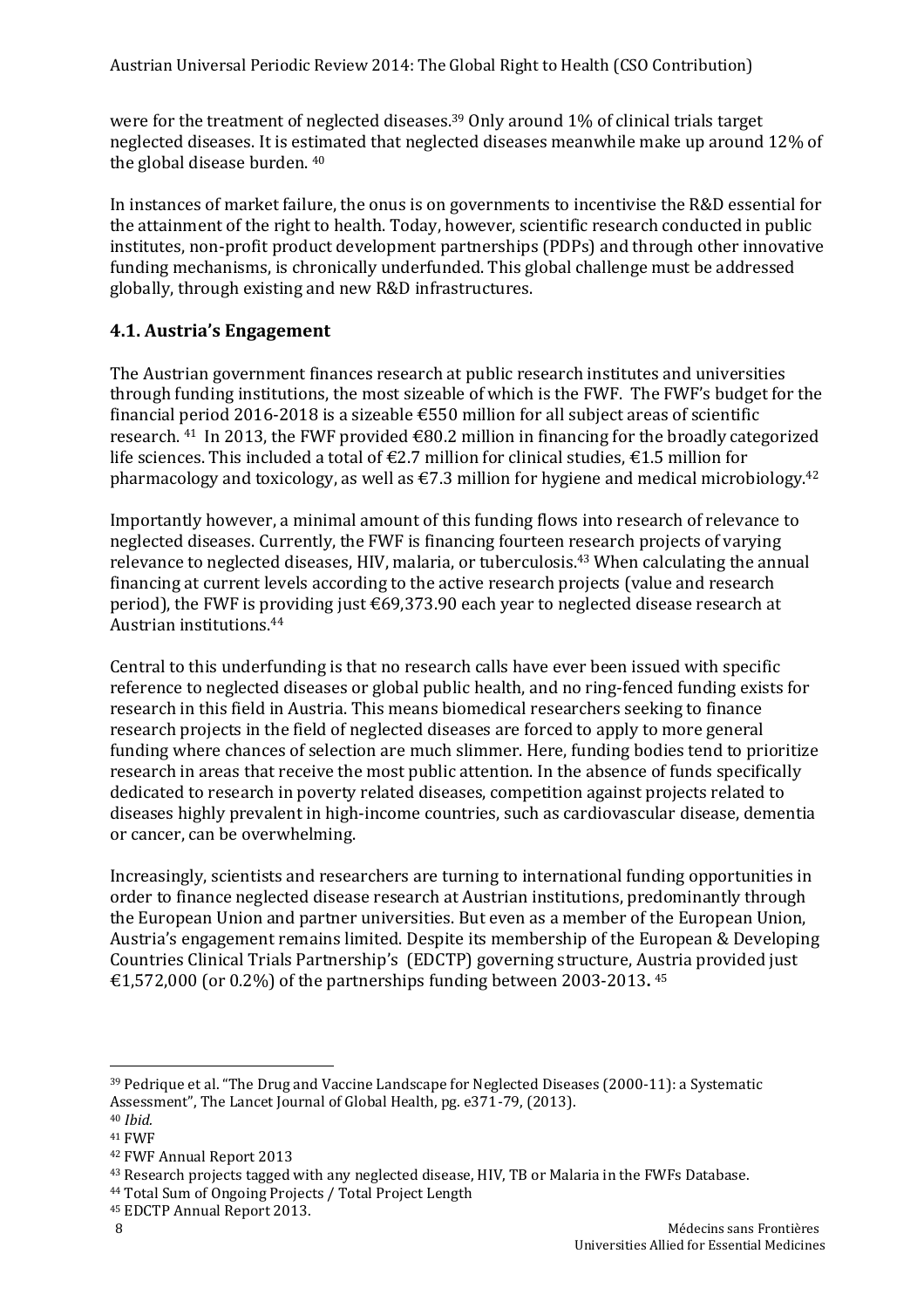The Austrian government provides no funding through its international development aid or its research ministry to non-profit product development partnerships, such as DNDi, who specialise in research and development of neglected disease diagnostics and treatment.

## **4.2. Global Impact Testimony**

Kala Azar, a neglected disease also known as visceral leishmaniasis, is transmitted by sand flies. Of the 200,000-400,000 yearly cases, 90% occur in Ethiopia, Bangladesh, Brazil, India, South Sudan and Sudan.<sup>46</sup> Left untreated, Kala Azar leads to high fevers, dramatic weight loss, swelling of the liver and spleen, and anaemia, usually resulting in death. In Africa, diagnosing Kala Azar requires microscopic analysis of spleen or bone marrow tissue, while treatment requires painful injections and infusions. Without skilled staff and an established infrastructure, the treatment of Kala Azar outbreaks is very difficult. In South Sudan, MSF has been witnessing regular outbreaks of the disease, reaching their peak during the rainy season. In contexts such as this, treatment is especially difficult for both doctors as well as patients, who have to travel long and dangerous distances to reach health posts. Without research and development of new diagnostics and adapted treatment options, the situation for these patients will remain dire.

Drug resistant tuberculosis (DR-TB) is another public health crisis threatening to escalate further if no new treatment options (antibiotics) are developed. Antibiotic research and development peaked between the 1950s and 1970s following substantial public funding. This was followed by decades of inactivity and R&D stagnation. Although two new medications have recently come onto the market, they remain difficult to implement in clinical settings particularly due to the still lacking trials about their use as part of complete treatment regimens. Yet resistances to standard treatments have been spreading at an alarming rate, particularly in Africa, Asia and Eastern Europe. MSF runs two projects in Uzbekistan, in Tashkent in the Southeast und Nukus in Karakalpakstan. Here, MSF diagnoses multiple-drugresistant tuberculosis (MDR-TB) in up to 40% of patients who have never been treated for TB before. <sup>47</sup>

Current treatments for DR-TB are arduous and ineffective requiring six months of painful injections and more than 14,000 tablets, all while enduring serious side effects ranging from psychosis to permanent hearing loss. Cure rates remain dismally low, with only a 50% success rate for MDR-TB, only 13% for extensively resistant TB (XDR-TB). For children, these statistics are even more worrying. No adequate diagnostic tests exist for paediatric TB, and very few TB-drugs are available in paediatric dosages.

These realities are only illustrative of the difficulties faced by patients and doctors confronted with the diseases neglected by pharmaceutical R&D. Concentrated efforts in countries with existing biomedical research infrastructures and through collaboration with global partners is essential to finding solutions to this pressing human rights issue. However, the innovative financing and incentivisation mechanisms that could stimulate this progression, such as milestone prizes and ring-fenced-funding, remain underfunded and unimplemented in the Austrian context.

# **4.3. Evaluation**

Restricted public funding opportunities have hugely limited Austria's engagement in neglected disease research. While the expertise and eagerness to conduct research on topics

<sup>46</sup> World Health Organisation, Leishmaniasis Factsheet Factsheet No. 375, 2014.

<sup>47</sup> MSF, Out of Step: Deadly Implementation Gaps in the TB response, October 2014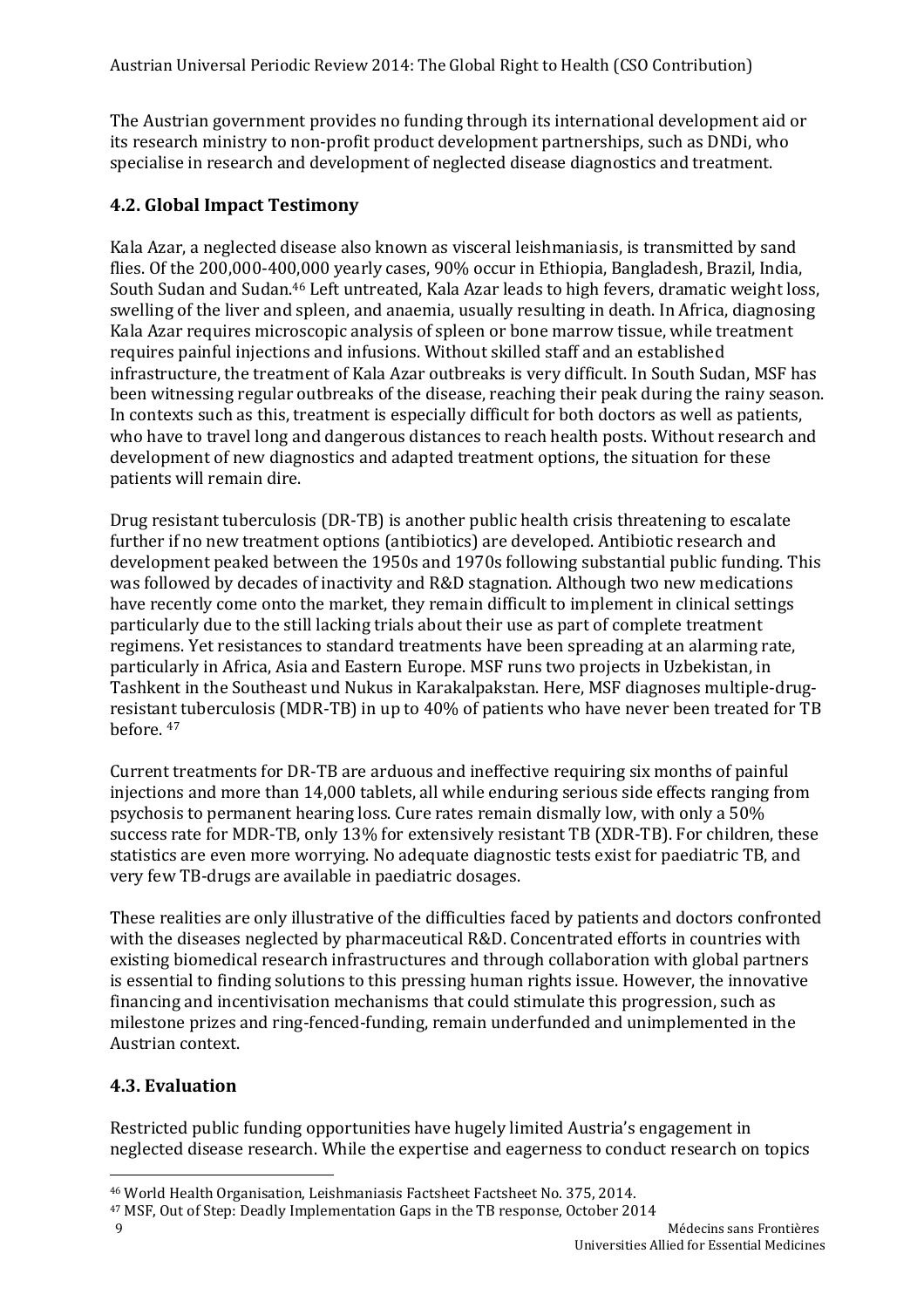such as Malaria and HIV are very much present at Austrian research institutions, they have, in UAEM's experience, struggled to attract adequate financing within Austria.

An increased number of European countries, such as Sweden and the Netherlands, have instituted financing mechanisms specifically to subsidize research in the field of neglected diseases. It is in areas where the traditional R&D system has failed that the creation of such funds is central to securing medical innovation to promote the global right to health. On a European level, Austria's minimal financing in the field of neglected disease R&D stands opposed to the financial commitments made by it's European counterparts. Austria's annual financing (at 2013 levels) of less than  $\epsilon$ 70,000 stands opposed to countries such as Sweden (7.55 million US Dollars), the Netherlands (25.9 million US Dollars), and the United Kingdom (120 million US Dollars).<sup>48</sup>

Meanwhile, Austria is failing to provide significant funding to the product development partnerships heavily involved in finding solutions to these challenges outside of traditional R&D structures. Austria's contribution to EDCTP was the lowest of any of it's contributing members, representing just €1.574 million of the €842.104 million budget between 2003- 2013 (0.2%). In real terms, this means Austria contributed less than Luxembourg, Portugal, Ireland, Greece, and Denmark despite having a considerably higher GDP. To illustrate this further: Ireland's contribution is 12 times that of Austria, despite Austria's GDP being 1.85 times larger than Ireland's in 2013. 49

The World Health Organisation's Consultative Expert Working Group on Research and Development: Financing and Coordination (CEWG) has recommended that all countries should commit to spend at least 0.01% of GDP on government-funded R&D devoted to meeting the health needs of developing countries.<sup>50</sup> In light of Austria's GDP, this would amount to an annual investment of approximately  $\epsilon$ 42.8 million (at 2013 GDP levels).<sup>51</sup> When combining Austria's national neglected disease financing and its equivalent annual contribution to EDCTP between 2003-2013, Austria is only providing 0.5% of this sum.<sup>52</sup>

As an organisation made up on young scientists, medical, pharmaceutical and law students, UAEM also wishes to emphasise the consequences the current situation has on fostering younger generations of medical and pharmaceutical researchers. With funding shortfalls and drastic cuts, perspectives in the field of neglected disease research are incredibly limited, forcing many young students to focus on alternate specialisations or consider leaving Austria. The longer the current situation persists, the lower the chances that Austria will be able to make a significant contribution to securing the global right to health within its own research infrastructure in the future.

## **4.4. Recommendation**

In light of Austria's limited engagement in the field of global public health and access to medicines, MSF and UAEM make the following concrete recommendations:

Austria should intensify its national and international engagement to support R&D on neglected diseases.

 $\overline{\phantom{a}}$ <sup>48</sup> G-Finder, Policy Cures, Financial Year 2013 Dataset.

<sup>49</sup> Own Calculations based on EDCTP Annual Report 2013 and World Bank Statistics. (Austria: \$428tril GDP/ €1.57m. Ireland: \$232tril GDP/€19.9m EDCTP)

<sup>50</sup> WHO, CEWG, Report by the Secretariat (A/CEWG/3), 2012.

<sup>51</sup> Own Calculations based on World Bank Statistics (Austria's GDP 2013: €428,321,897,648)

<sup>52</sup> Own Calculations based on World Bank Statistics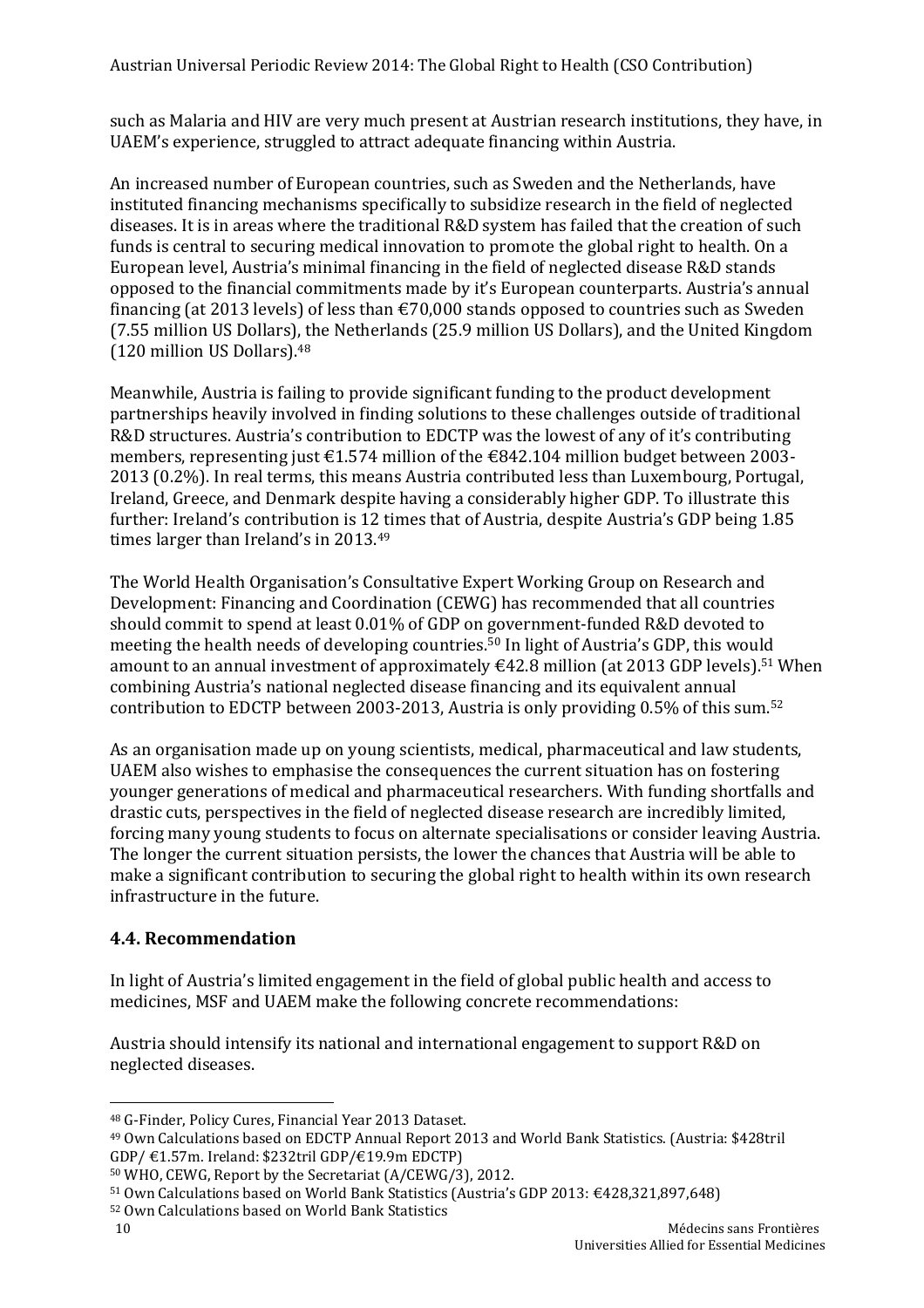Austria's overall financial contribution to R&D to address poor countries' health needs should be raised incrementally in line with the WHO-CEWG recommendation of 0.01% of GDP. In Austria, this would amount to approximately  $\epsilon$ 42.8 million annually, to be invested nationally and internationally.

Austria should ring-Fence public funds for research and development in the field of poverty related diseases, either through the creation of a special fund, or through specific calls for research proposals through the FWF.

Austria should significantly increase its contribution to the EDCTP's next financing phase, to a level commensurate with its economic power. A sum of no less than €10 million should be invested between 2014-2020, with the aim of securing the EU's matched funding commitment of €1 billion.

Austria should engage in capacity building efforts in Austrian and partner universities' research infrastructures for neglected diseases. Importantly, this should include the financing and implementation of CEWG Demonstration Projects of alternative incentivisation mechanisms.<sup>53</sup>

Austria should finance product development partnerships such as DNDi. Non-profit product development partnerships offer one of the best chances to attain specific R&D goals in the field of neglected diseases.

Austria should ensure all medical research financed through public funds is developed with equitable access to medicines provisions. Ensuring publicly financed research outcomes remain publicly accessible regardless of patient wealth is central to providing sustainable solutions for patients around the world.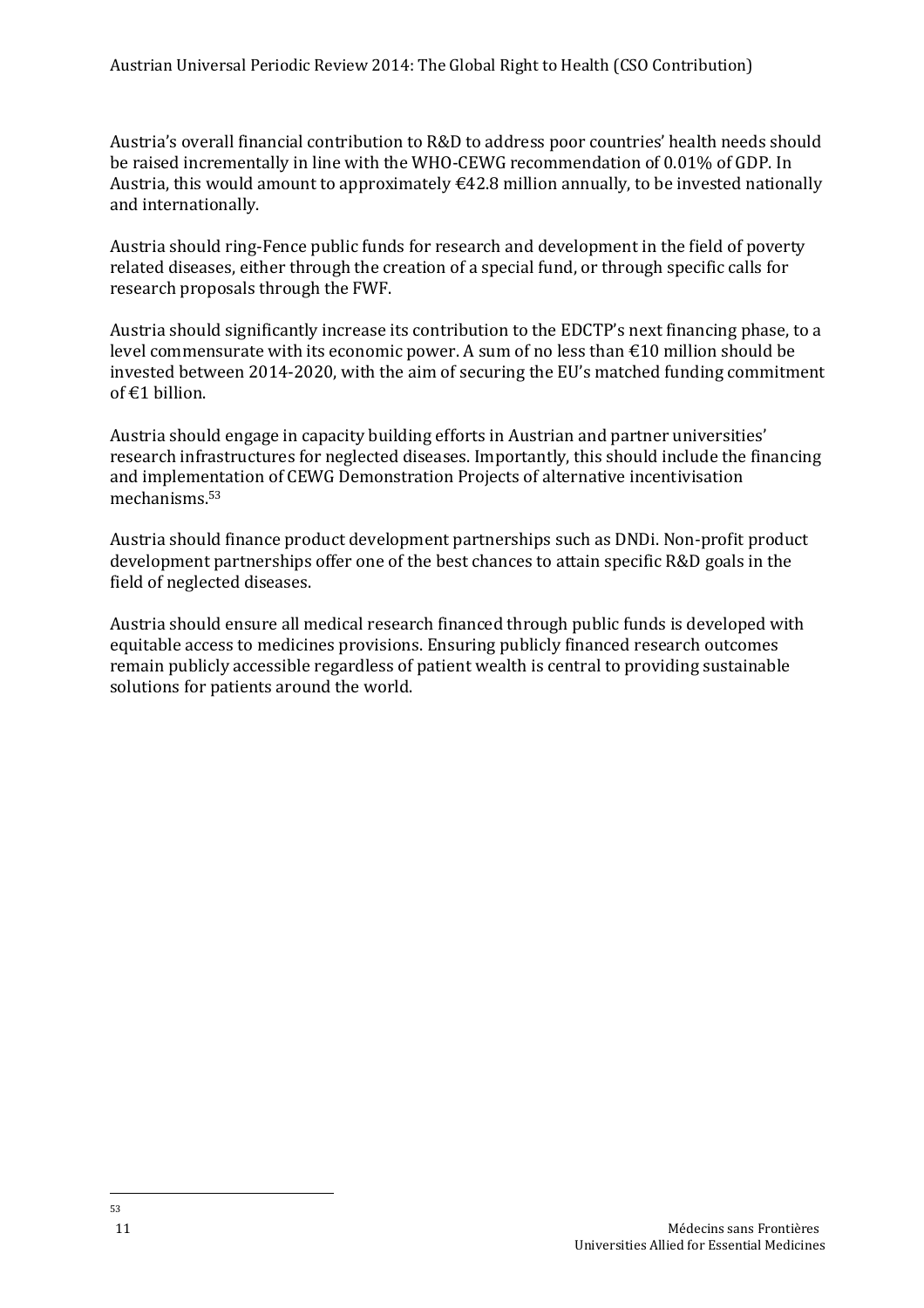# **Annex**

## **List of Abbreviations**

**ARV** – Antiretroviral **CETA** – Comprehensive Economic Trade Agreement (EU & Canada) **CEWG** – Consultative Expert Working Group of Research and Development **DAC**- Development Assistance Committee **DNDi** – Drugs for Neglected Diseases initiative **DR-TB** – Drug-Resistant Tuberculosis **EDCTP** – European and Developing Countries Clinical Trials Partnership **EU** – European Union **FTA** – Free Trade Agreement **FWF** – Fonds zur Förderung wissenschaftlicher Forschung (Austrian Science Fund) **GDP** – Gross Domestic Product **GFATM** – The Global Fund to Fight AIDS, Tuberculosis and Malaria **HIV/AIDS** – Human Immunodeficiency Virus/ Acquired Immune Deficiency Syndrome **MDGs** – Millennium Development Goals **MDR-TB** – Multiple Drug Resistant Tuberculosis **MSF** – Médecins sans Frontières (Doctors without Borders) **NTDs** – Neglected Tropical Diseases **ODA** – Official Development Assistance **OECD** – Organisation for Economic Co-Operation and Development **PDPs** – Product Development Partnerships **R&D** – Research and Development **TB** - Tuberculosis **TRIPS** – Agreement on Trade-Related Aspects of Intellectual Property Rights (WTO) **TTIP** – Transatlantic Trade and Investment Partnership **UAEM** – Universities Allied for Essential Medicines **UNAIDS** – Joint United Nations Programme on HIV/AIDS **WHO** – World Health Organisation **WTO** – World Trade Organisation **XDR-TB** – Extensively Drug Resistant Tuberculosis

## **Further Reading**

MSF Access Campaign, Trading Away Health: What to Watch Out for in Free Trade Agreements (Briefing), 2013.

MSF Access Campaign, 3-P Proposal: Accelerating Innovation and Access to Medicines for Tuberculosis, 2014.

MSF Access Campaign, Oxfam, HAI Europe, "Solutions to Improve Access to medicines and Biomedical Innovation Through EU trade and R&D policy", November 2014.

MSF Access Campaign, Out of Step: Deadly Implementation Gaps in the TB Response, October 2014.